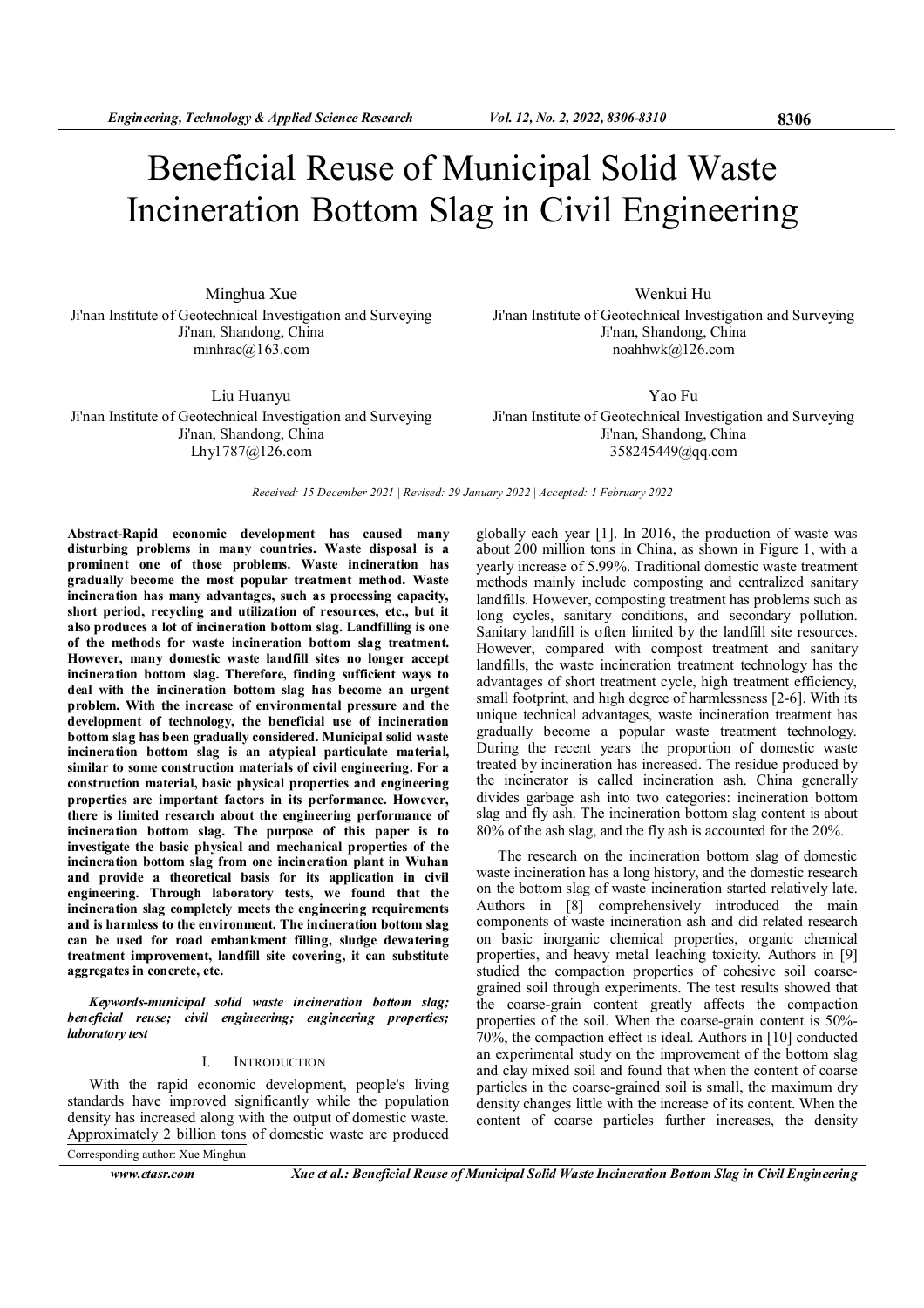gradually increases, and the dry density reaches its maximum at 60%. Authors in [11, 12] conducted compaction tests on a mixture of bottom slag and clay of a certain incineration power plant and found that the waste incineration bottom slag belongs to coarse-grained soil, it is poorly graded, but its particle gradation is easy to modify, and the bottom slag soil mixed with a certain amount of clay shows good compaction characteristics. In addition, the tests also showed that the claybottom slag mixed soil has good shear resistance.



Fig. 1. Harmless treatment of domestic garbage in China during 2006- 2016.

Authors in [13] analyzed the material properties of the incineration bottom slag and explored the influence of water content on the strength of the incineration bottom slag through ultrasonic tests, saturated triaxial tests, and unconfined compressive strength tests. Authors in [14] studied the strength of the incineration bottom slag through triaxial tests and reported that the organic matter content greatly affects its elastic deformability. Authors in [15] analyzed the element composition and microstructure of the incineration bottom slag. Authors in [16] conducted a solidification experiment on the bottom slag-sludge mixture. Authors in [17] analyzed the potential thoroughfare of incineration bottom slag in road construction through direct shear tests and three-axis analysis. Regarding the resource utilization of incineration bottom slag, foreign research started earlier and is relatively systematic. At present, the resource utilization of incineration bottom slag has not been systematically analyzed in China.

This paper aims to conduct a systematic study on the basic physical properties and engineering characteristics of incineration bottom slag and provide a theoretical basis for its utilization in civil engineering. The article will mainly analyze the basic physical property tests (screening test, density test, water content test, limit water content test, and specific gravity test), mechanical properties (compaction test, direct shear test, and load-bearing ratio test), and the environmental impact. Based on the research findings, further analysis of the direction in which the incineration bottom slag can be used as a resource is conducted.

## II. BASIC PHYSICAL PROPERTIES OF INCINERATION BOTTOM SLAG

Due to the regional differences in waste classification and waste composition, the composition of waste incineration bottom slag varies greatly. The composition of the incineration bottom slag largely determines its performance and affects its engineering applications.

First, the basic physical properties of the incineration bottom slag were analyzed. The sample was taken from a garbage incineration plant in Wuhan, China. The bottom slag was off-white and light brown when the water content was high. The incineration bottom slag contained a lot of ceramic and glass fragments. The basic physical properties of the measured incineration bottom slag include specific gravity, water content, particle gradation, and limited water content. The measured parameters were compared with natural gravel and other building materials. The test operation rules and procedures were carried out following the standard soil test method (GB/T 50123-2019) [18] and highway soil test regulation (JTGE40-2007) [19].

## A. Specific Gravity Test

The specific gravity of a solid refers to the ratio of the density of the substance in a fully compacted state to the density of pure water at 4°C under standard atmospheric pressure. It is a dimensionless value and is generally affected by temperature and pressure. The specific gravity can represent the relative density of the soil, which is often used in engineering to calculate its compactness.

TABLE I. SPECIFIC GRAVITY OF INCINERATION BOTTOM SLAG

| Temperature<br>(°C) | <b>Specific</b><br>gravity of<br>water | Mass of<br>solid<br>$\left( \mathbf{g} \right)$ | Mass of<br>equal volume<br>of water $(g)$ | <b>Gs</b> | Average<br><b>Gs</b> |
|---------------------|----------------------------------------|-------------------------------------------------|-------------------------------------------|-----------|----------------------|
| 22.2                | 0.997724                               | 30.12                                           | 11.02                                     | 2.72      |                      |
| 22.2                | 0.997724                               | 30.06                                           | 11.04                                     | 2.71      | 2.71                 |
| 22.0                | 0.997769                               | 29.89                                           | 1.00                                      | 2.71      |                      |

The results show that the average specific gravity of the waste incineration bottom slag is 2.71. The detailed results are shown in Table I. In general, the specific gravity of sandy soil lies in the range of 2.65-2.69, the specific gravity of silt is in the range of 2.70-2.71, the specific gravity of silty clay is in the range of 2.72-2.73, and the specific gravity of clay is in the range of 2.74-2.76. It can be seen that the specific gravity of the bottom dross is close to that of the silty clay.

## B. Particle Analysis Test

Particle gradation refers to the relative content of each particle group. The particle size gradation of the soil affects its strength, permeability, and frost resistance. A well-graded soil can achieve a higher degree of compaction and has better mechanical properties. Poorly graded soil has many larger pores and good permeability. It can be used in drainage structures and filter layers in engineering. The particle gradation analysis result of the bottom slag is shown in Figure 2. The average particle size of the bottom slag (i.e. D50) is 2.0mm, and the particles in the sample with a particle size in the range of 1-60mm account for 52.97% of the total mass of the incineration bottom slag sample. The content of particles with a particle size of less than 0.1mm is 3.47%. It can be seen that the bottom slag is sandy soil, so it belongs to coarsegrained soil.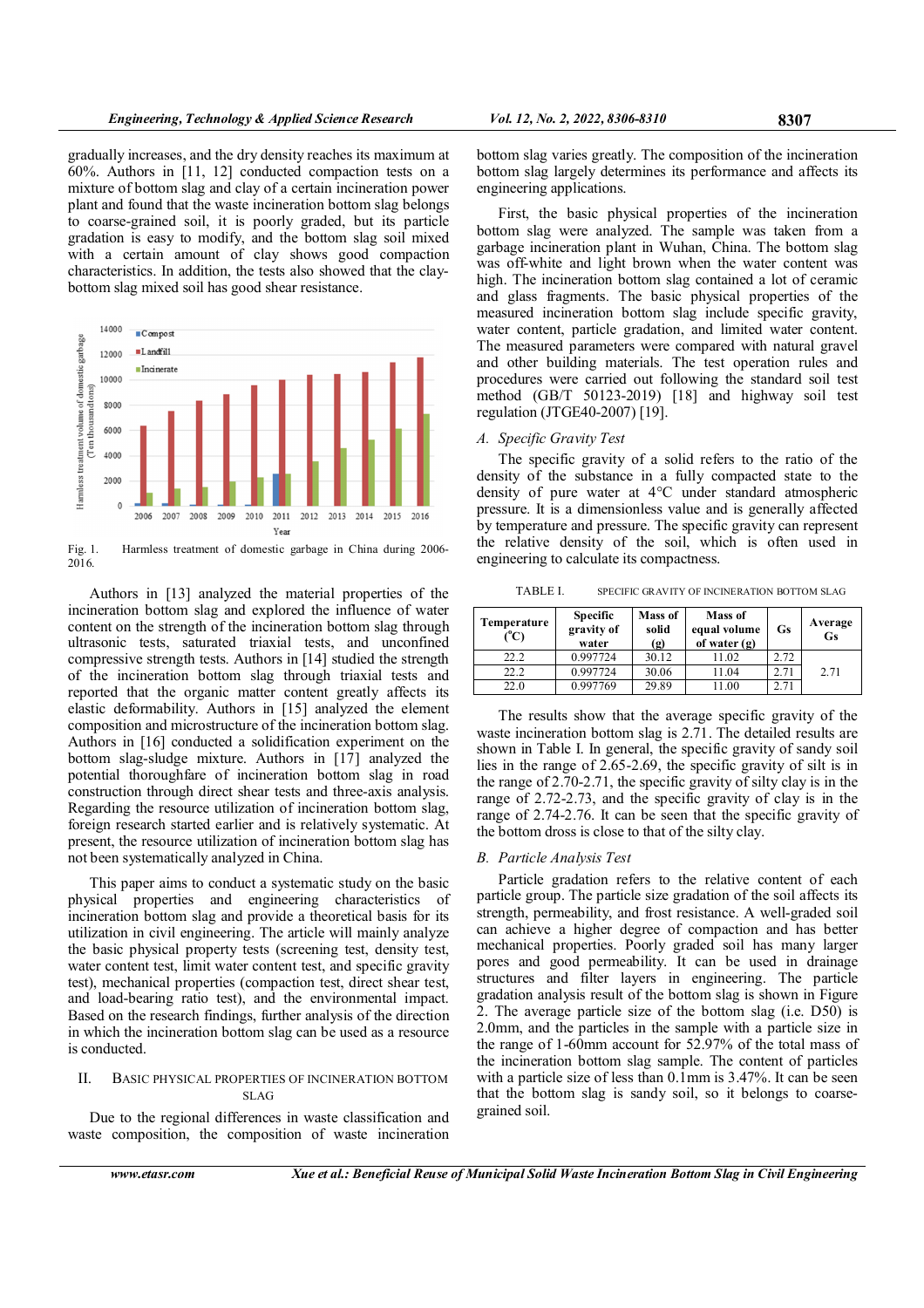

The uneven coefficient of the bottom slag was calculated as  $Cu > 5$  and belongs to the inhomogeneous category. The curvature coefficient was  $C_c < 1$ , the bottom slag particle size is discontinuous, and it also can be seen from Figure 2 that two-particle groups, i.e. 0.075-0.1mm and 1-2mm are missing. In summary, the incineration bottom slag belongs to poor gradation.

#### C. Water Content Test

Water content refers to the ratio of the mass of solids to the mass of water in the sample. It can be seen from the test results that the natural air-dried water content of the incineration bottom slag is 6.3%. Considering that the water content of the incineration bottom slag is greatly affected by the stacking time and location, the impact of the water content in engineering applications is negligible.

#### D. Atterberg Limits Test

The water content between the two consistencies of cohesive soil is called the Atterberg limit content of the soil. The Atterberg limit water content from the plastic state to the liquid state of the soil is called the liquid limit, and the Atterberg limit water content between the plastic state and the semi-solid state is the plasticity limit. Through the Atterberg limits water content test, the liquid limit and plastic limit of the soil can be determined, the state of the soil can be evaluated, and the classification of the soil can be clarified. The test results show that the liquid limit of the incineration bottom slag is 26.5%, and the plastic limit is 3.6%. The plasticity index is 22.9%, and the liquid limit index is 0.11. The incineration bottom slag is in a hard plastic state under the sampling state, and its plasticity is not strong.

# III. ENGINEERING CHARACTERISTICS OF THE INCINERATION BOTTOM SLAG

#### A. Proctor Compaction Test

Seven different sets of compaction tests were carried out to analyze the compaction characteristics of the incineration bottom slag. By applying different compaction works to soil samples with different water content, they can reach different degrees of compaction. The corresponding dry density was determined, in order to obtain the optimal moisture content and maximum dry density through analysis, which can be used for the design and construction of backfill projects.





 $10$ 

 $12$ 

 $13$ 

14

15

11

Water content (%)

The relationship between the water content of the incineration bottom slag and the maximum dry density curve is shown in Figure 3. The best water content of the incineration bottom slag under heavy compaction test conditions is 11%, and the maximum dry density is  $2.05$  g/cm<sup>3</sup>. It can be seen that when the water content of the incineration bottom slag is lower than 11%, the soil quality is relatively uniform, the strength is high, so it is not suitable for compaction, and additional settlement is likely to occur when the soil samples are immersed in water. When the incineration bottom slag is in a state where the water content is greater than 11%, the soil structure is dispersed, has strong plasticity, and a strong ability to adapt to deformation, but it has low strength and strong anisotropy. In summary, when the incineration bottom slag is at a suitable water content, it can show good compaction, strong plasticity, and high strength.

#### B. Direct Shear Test

 $\overleftrightarrow{\Xi}$  1.92

1.9 1.88

The direct shear test is a simple and effective method to determine the shear strength of the soil. The maximum shear stress of the soil under different vertical loads and pressures was determined, and finally two important shear strength indexes of soil were obtained, cohesion c and friction angle φ, which can be used as an important theoretical basis for evaluating soil bearing capacity. The relationship curve between the shear strength of the bottom slag and the vertical pressure is shown in Figure 4. According to the analytical test results, the friction angle of the bottom slag is 31.8°, and the cohesion is 41.2kPa.

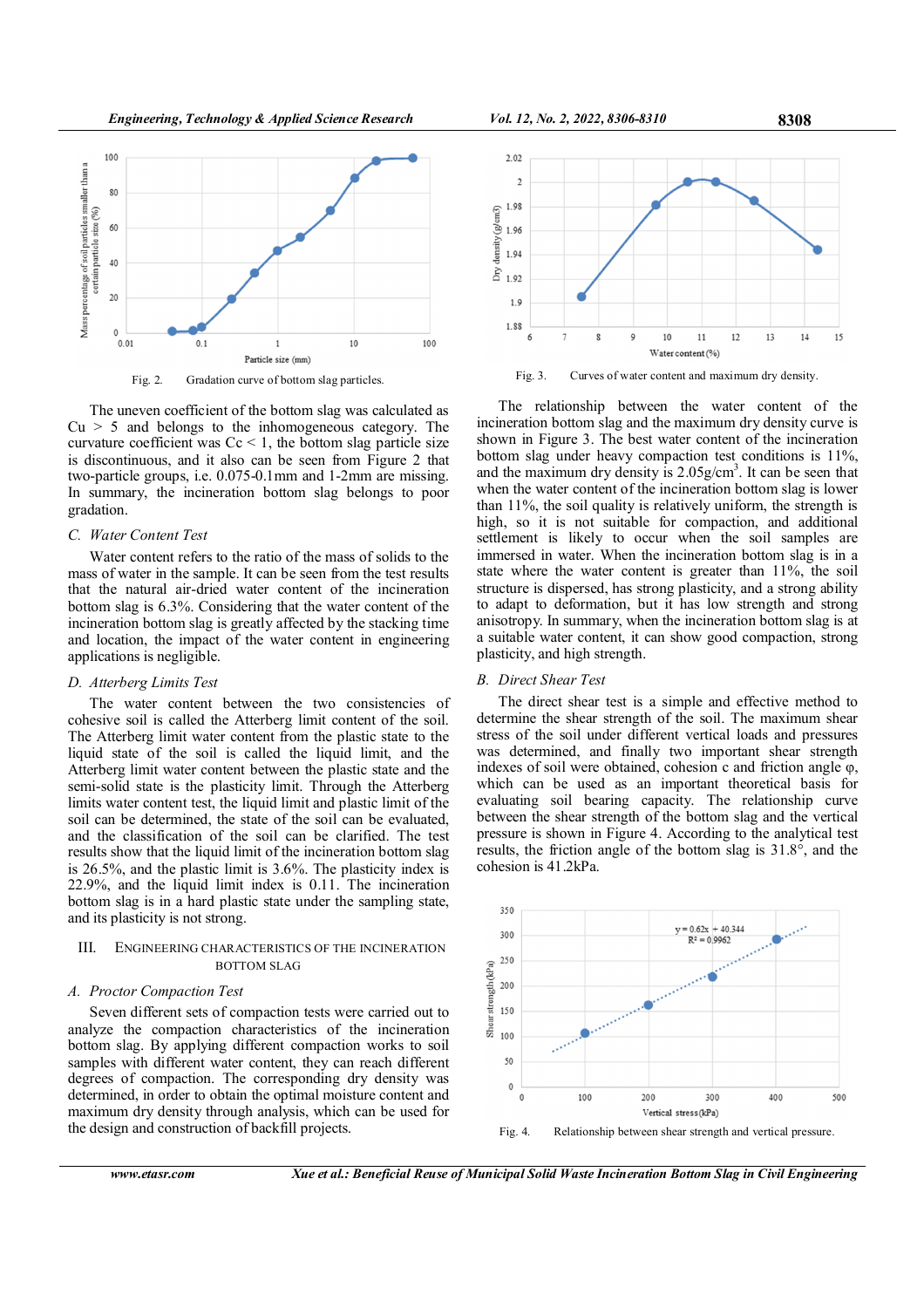#### C. CBR Test

The California Bearing Ratio (CBR) test evaluates the loadbearing capacity of the soil material through the use of a probe of a specific size to penetrate the soil sample. The bearing ratio is a value that characterizes the ability of a material to resist local deformation. It refers to the ratio of the unit pressure when the penetration amount reaches 2.5mm or 5mm to the load strength when the standard crushed stone sample is pressed into the same penetration amount.



Fig. 5. Relationship between water content and penetration.

The relationship between water content and penetration is shown in Figure 5. From the relationship between water content and the CBR value, it can be seen that the CBR value changes parabolically with the change of water content. The parabola reaches the highest point at the optimal water content, and the maximum CBR value is obtained. For bottom slag samples with the same water content, the higher the compaction times, the greater the CBR value. When the water content is the same, the more compaction times, the greater the unit compaction work received by the sample, the higher the degree of compaction, and the stronger the bearing capacity, which is manifested by the gradual increase in the CBR value.

#### IV. ENGINEERING APPLICATION ANALYSIS

# A. Embankment Backfill

In highway construction, a large amount of earthwork is needed to fill the roadbed and the pavement. From the aforementioned screening and compaction tests, it can be seen that the bottom slag has good framework and compaction performance. According to the relevant standards of highway quality acceptance, the maximum compaction degree of the first-class expressway is required to reach 96% under heavy compaction conditions, and 95% for the second-class highway. It can be seen from the compaction test that the compaction of the incineration bottom slag can reach 97% under the conditions of the heavy compaction test, which means it meets the highway quality acceptance standard.

#### B. Binder Admixture

In many silt treatment projects, due to the characteristics of high water content, weak permeability, and low strength of silt, its processing efficiency is greatly hindered. The bottom slag of waste incineration is different from sludge. It has a porous surface, strong water absorption, high strength, and a certain

amount of pozzolanic activity. If the aggregate properties of the incineration bottom slag, higher water absorption, and pozzolanic activity are considered, the waste incineration bottom slag can be mixed into the sludge and improve its mechanical properties and increase its volume. Therefore, the treatment efficiency can be improved significantly. From the results of particle size analysis, it can be seen that the content in particles larger than 5mm in the bottom slag is 70.15%, while the content of particles smaller than 5mm is only 29.85%. Therefore, the size of the incineration bottom slag is above 4.75mm, which meets the requirements of GB/T14685-2011 [23]. It can be used as a gravel-like aggregate in the solidification of sludge, playing a good skeleton function. In the mixed soil material, the bottom slag plays the role of the coarse-grained framework, and the fine particles in the sludge fill the pores between the particles.

#### C. Use in Concrete and Asphalt instead of Aggregates

Through the analysis of the bearing ratio and the test results, the incineration bottom slag has good local compressive strength. The content of particles within the range of 2-60mm in the bottom slag is 52.97%, and the content of particles smaller than 0.1mm is 3.47%. High content of large particles can play a very good skeleton effect. According to GB/T14684-2001 [24], the thickness and particle gradation are evaluated, and the fine-grain modulus is calculated to be 2.5, and the particle gradation is within a reasonable range, indicating that the bottom slag can be used as gravel aggregates in concrete.

#### V. DISCUSSION

In most developed countries, the comprehensive utilization rate of incineration bottom slag is very high, and in some reaches 100% [20, 21]. However, the characteristics of the solid waste incineration bottom slag are significantly affected by the region, and its economic development level. This paper studies the physical and mechanical properties of the solid waste incineration bottom slag in central China, represented by Wuhan, and analyzes the feasibility of recycling the incineration bottom slag in civil engineering. For example, the Cu and Cc of incineration bottom slag in Suzhou area reported in [22] are 0.05 and 44, respectively, and the optimal moisture content is around 17%, which diverge greatly from the values obtained in this paper. Therefore, the comprehensive reuse of incineration bottom slag needs to consider many factors, and it is necessary to take measures according to local conditions, and take the optimal resource recycling method according to the characteristics of incineration bottom slag in different regions.

#### VI. CONCLUSIONS

This paper conducted a series of experimental studies on the bottom slag of waste incineration, analyzed its basic physical and mechanical properties, and conducted a feasibility analysis of its resource utilization in civil engineering. The following conclusions were drawn:

The incineration bottom slag has similar properties to sandy soil. The content of coarse particles is relatively high, the surface is loose and porous, and the water absorption rate is relatively high. The specific gravity is about 2.71. Under